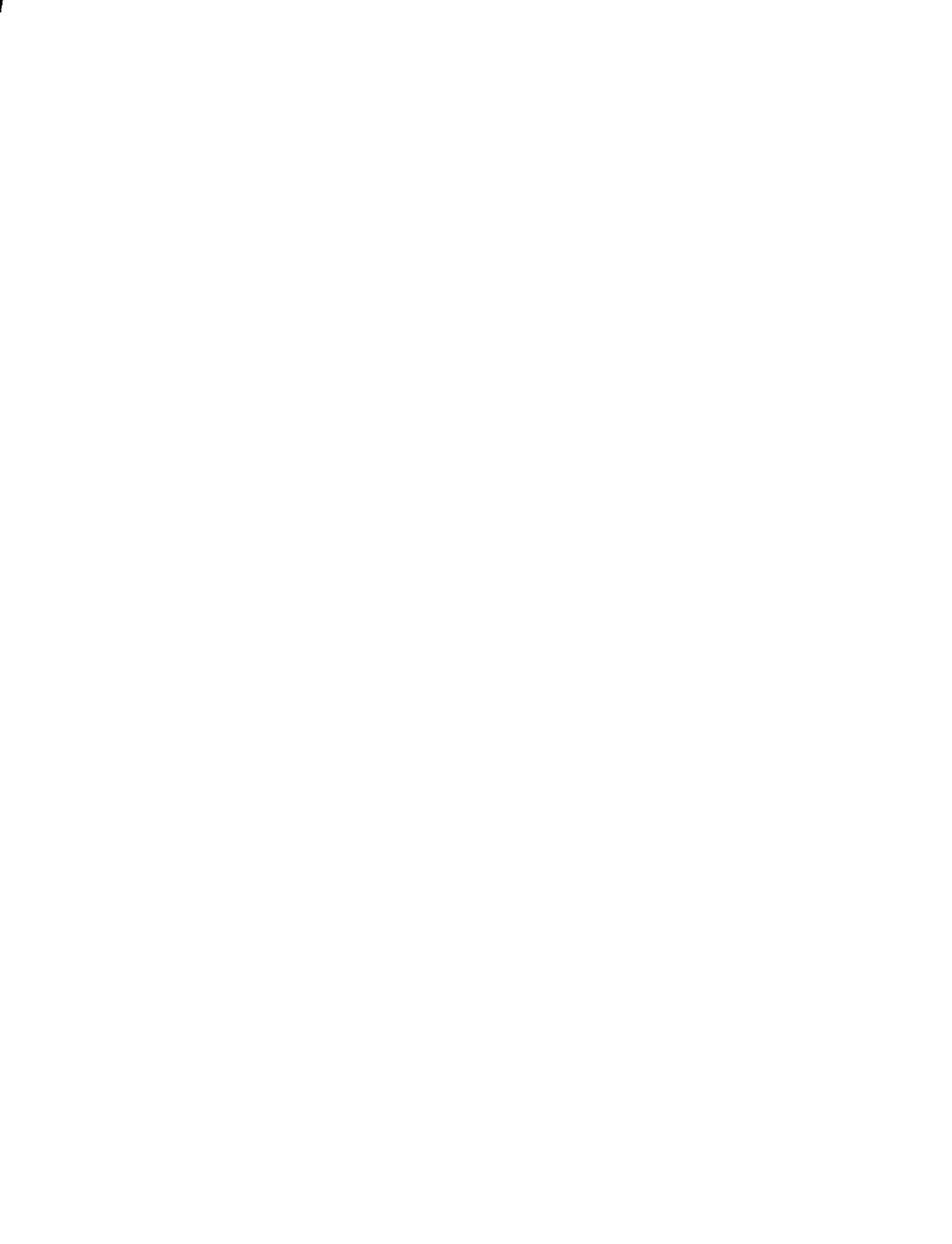advantage are now limiting factors because of their scarcity. Current management practices often involve short timber rotations which reduce the number of old trees available for cavity excavation (USDI 1985). Natural fire also has been suppressed allowing hardwood midstory encroachment that causes cluster abandonment (Conner and Rudolph 1989, Loeb et al. 1992). Short rotations and fire suppression are known to be associated with Red-cockaded Woodpecker population declines (Conner and Rudolph 1989, Costa and Escano 1989), and the effects of predators, competitors, and cavity-tree mortality are likely to be magnified in the small, isolated populations that exist today (Jackson 1974, 1978; Conner et al. 1991; Laves 1996).

In Texas, cavity-tree mortality and the effects of cavity damage caused by competitors are a serious concern for managers trying to aid in the recovery of the Red-cockaded Woodpecker. In this paper we examine the damage caused by Pileated Woodpeckers *(Dryocopus pileatus)* to Red-cockaded Woodpecker cavities and evaluate a technique used to prevent the damage. We also evaluate how Pileated Woodpecker damage to cavity trees is influenced by pine forest type, openness of forest, and the availability of snags.

#### STUDY AREA AND METHODS

Our study site was the Angelina National Forest (62,423 ha; 31" 15' N, 94" 15' W) in eastern Texas. The northern portion of the forest is dominated by lob-1011~ (Pinus taeda) and shortleaf (P. *echinata)* pines, while the southern portion, is predominately longleaf pine (P. palustris). The National Forest is divided in half by the Sam Rayburn Reservoir, isolating the northern and the southern Red-cockaded Woodpecker subpopulations from each other. The two halves of the forest are treated with prescribed burns at irregular intervals. The southern portion is burned at a higher frequency than the northern probably because the longleaf habitat is easier to bum. All cavity-tree clusters on both portions of the National Forest contain both natural and artificial cavities. Natural cavities are excavated completely by the Red-cockaded Woodpecker. Artificial cavities are provided by U.S. Forest Service personnel and come in two types: inserts (Allen 1991) and a modification (Taylor and Hooper 1991) of Copeyon's (1990) drilled cavity technique.

To evaluate the impact of Pileated Woodpeckers on natural Red-cockaded Woodnecker cavities we examcockaded Woodpecker cavities (Carter et al. 1989)] 1984-1996. Trees that contained one or more unrestricted, natural cavities were used in the analysis. Cavities with entrances exceeding 70 mm in diameter are typically not used by Red-cockaded Woodpeckers and were assumed to have been enlarged by Pileated Woodpeckers (Rudolph et al. 1990). No other vertebrate in eastern Texas is likely to enlarge Red-cockaded Woodpecker cavities to this extent (pers. obs.).

All cavity trees (natural and artificial) were checked for evidence of Pileated Woodpecker excavation at Red-cockaded Woodpecker cavities and on other areas of the bole in December 1996. Pileated Woodpecker excavations were identified as coarsely-chiseled rectangular holes pecked through the bark into the xylem of cavity trees. Pileated Woodpecker excavations and cavity enlargement were combined and considered as evidence of Pileated Woodpecker occurrence for the analysis. We tested the null hypothesis that the frequency of Pileated Woodpecker excavation and cavity enlargement in cavity trees in loblolly-shortleaf pine habitat and longleaf pine habitat is equal using  $\chi^2$  analyses  $(P = 0.05)$  in a 2 X 2 contingency table. By calculating the percentage of trees damaged per year using "cavity tree years," as a measure of cavity tree availability, we eliminated bias resulting from differences in cavity tree availability between the two habitats.

Fifty-eight of the cavity trees we examined were fitted with 66 restrictor plates by U.S. Forest Service personnel. Some restrictor plates were placed over previously enlarged cavities  $(n = 4)$  in an attempt to repair them; such cavities were disregarded in the analysis examining the effectiveness of restrictor plates. Dead trees (6 trees) with restrictor plates (8 cavities) were not used in the analysis because they were potentially more attractive to Pileated Woodpeckers than live pines. We tested the null hypothesis that the rate of cavity enlargement in cavities with restrictor plates  $(n = 54)$  and unprotected natural cavities without restrictor plates ( $n = 276$ ) is equal by use of a  $\chi^2$  analysis  $(P = 0.05)$  in a 2 X 2 contingency table.

To evaluate relative abundance of Pileated Woodpeckers within the loblolly-shortleaf pine habitat and longleaf pine habitats, we censused the birds using 5 min point counts during winter (1 January to 15 February) and spring (1 May to 15 June) in 1995 and 1996. Twenty sites in each habitat type were censused six times per season. Sampling was conducted one half hour before sunrise to 3 hours post sunrise. Sampling was not conducted during heavy rain or excessive winds  $(>=20 \text{ km/h})$ . We used a two-tailed t-test to compare Pileated Woodpecker abundance in the two habitat types.

To obtain a measure of midstory openness and availability of snags we randomly selected and sampled vegetation in 160, 11.2 m radius plots (0.04 ha) in each hahitat tyne las described hy Iames and Shugart (1970)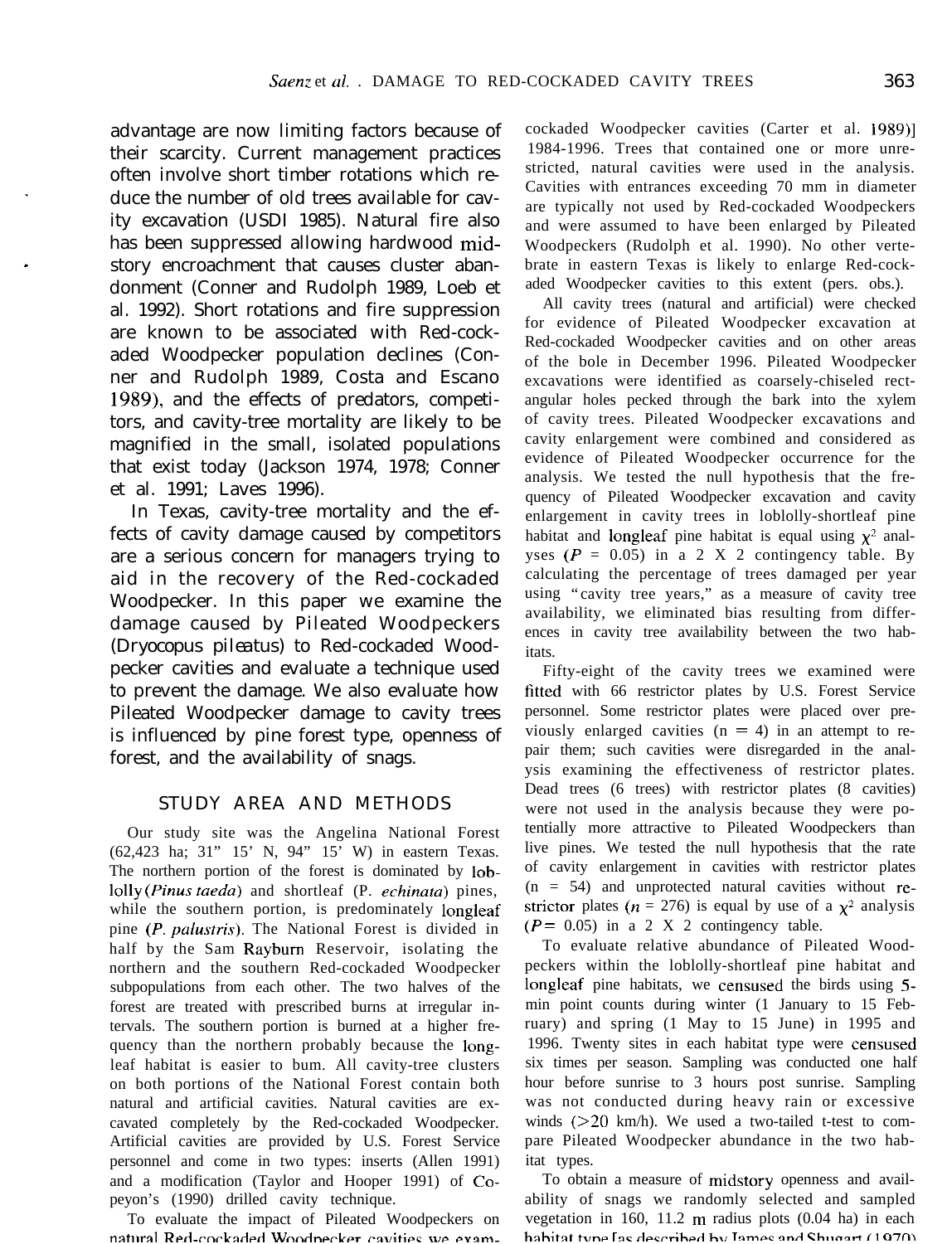

FIG. 1. The number of Red-cockaded Woodpecker cavity trees on the Angelina National Forest damaged by Pileated Woodpeckers (cavity enlargement or other excavations) in loblolly-shortleaf pine habitat compared to longleaf pine habitat ( $\chi^2$  = 41.2,  $P$  < 0.001).

sapling (5-16 cm DBH) and pole (17-32 cm DBH) hardwoods and pines in each plot. Two-tailed t-tests were used to compare snag availability and midstory openness between the loblolly-shortleaf pine and the longleaf pine forest types. All analyses were calculated using PC-SAS (SAS Institute, Inc. 1988).

#### RESULTS

Pileated Woodpeckers regularly excavated into Red-cockaded Woodpecker cavity trees and enlarged cavity entrances; 27.2% (140 of 5 14 cavity trees, both habitat types combined) showed some evidence of Pileated Woodpecker damage. Pileated Woodpecker damage to Red-cockaded Woodpecker cavity trees was significantly greater in longleaf pine habitat than in loblolly-shortleaf pine habitat  $(\chi^2 =$ 41.2, *P <* 0.001; Fig 1). In the longleaf pine habitat type 35.8% (126 of 352) of the cavity trees showed signs of Pileated Woodpecker excavation whereas 8.6% (14 of 162) of the cavity trees showed signs of woodpecker excavations in the loblolly-shortleaf pine habitat. About 4.8% of all cavity trees in the longleaf pine habitat were damaged annually by Pileated Woodpeckers compared to 1.3% in the loblolly-shortleaf pine habitat.

Two hundred nineteen natural cavity trees contained 276 cavities without restrictor plates. Cavity enlargement occurred in 41.3% (114 of 276) of all unrestricted cavities. Pileated Woodpeckers enlarged Red-cockaded Woodpecker cavities at a significantly greater rate in longleaf pine habitat than loblollyshortleaf pine habitat  $(\chi^2 = 31.5, P \le 0.001)$ ; Fig 2). In longleaf pine habitat 50.7% (106 of 209) of the unrestricted cavities were enlarged whereas only 11.9% (8 of 67) were enlarged in loblolly-shortleaf pine habitat. Approximately 2.8% of the cavity trees in the longleaf pine habitat were enlarged by Pileated Wood-

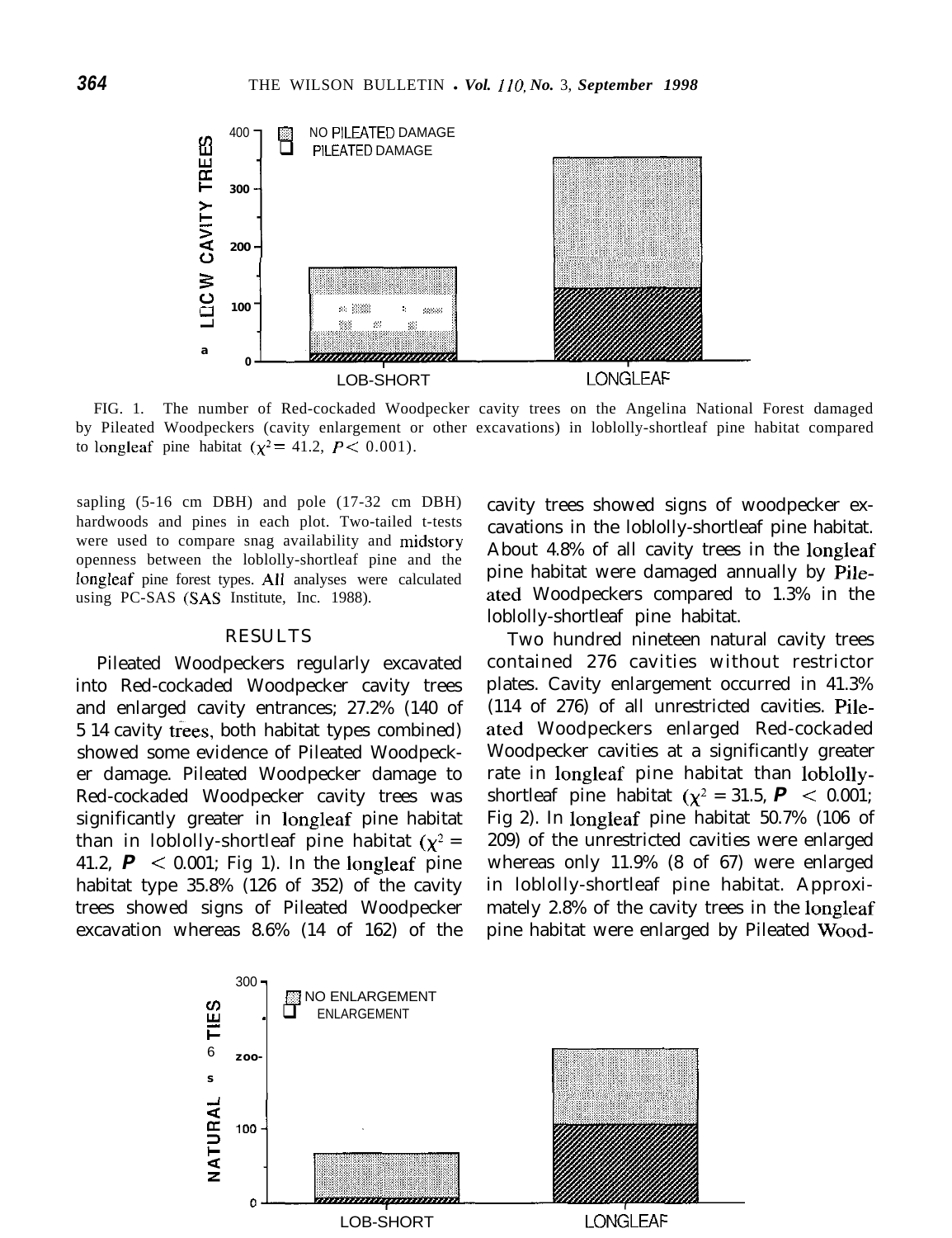

FIG. 3. The mean number of Pileated Woodpeckers detected at each site in loblolly-shortleaf pine habitat compared to longleaf pine habitat during spring  $(t = 1.31, P > 0.05)$  and winter  $(t = 0.36, P > 0.05)$  surveys.

peckers annually compared to only 0.8% enlargement in the loblolly-shortleaf pine habitat.

Restrictor plates ( $n = 54$ ) were very effective in preventing enlargement by Pileated Woodpeckers as compared to unprotected cavities ( $\chi^2 = 31.0$ ,  $P \le 0.001$ ). In only one instance were Pileated Woodpeckers able to destroy a cavity fitted with a restrictor plate. The Pileated Woodpecker excavated a second entrance above the restrictor plate exposing the cavity above the original cavity entrance.

Abundance estimates from point counts revealed that Pileated Woodpeckers were similarly abundant in the two pine habitat types (Fig 3). We failed to detect differences between habitat types in Pileated Woodpecker abundance during both winter  $(t = 0.355, P)$  $> 0.05$ ) and spring ( $t = 1.310$ ,  $P > 0.05$ ).

There were significantly more and larger snags in loblolly-shortleaf pine habitat than in longleaf pine habitat *(P <* 0.001; Table 1).

The mid-story components (sapling and polesize pine and hardwood trees) were also significantly more abundant in loblolly-shortleaf pine habitat than longleaf pine habitat *(P <* 0.001; Table 1).

## DISCUSSION

Many Red-cockaded Woodpecker cavity trees in the Angelina National Forest were damaged by Pileated Woodpeckers. Because a large population of Pileated Woodpeckers is present across the forest, the difference in the amount of Pileated Woodpecker damage between the longleaf pine habitat and the loblolly-shortleaf pine habitat is surprising.

At least two factors may account for the differences in Pileated Woodpecker damage to Red-cockaded Woodpecker cavity trees between the two habitat types. We suggest that the relatively low number of snags in the longleaf habitat as a result of frequent burning and longer lived longleaf pine trees may focus

|                                    |                        | $\sim$ |                       |      |        |         |
|------------------------------------|------------------------|--------|-----------------------|------|--------|---------|
| Habitat <sup>b</sup><br>components | Lob-Short <sup>a</sup> |        | Longleaf <sup>a</sup> |      |        |         |
|                                    |                        | (SD)   | Ÿ                     | (SD) |        | P       |
| <b>TOTSNAG</b>                     | 1.95                   | 1.97   | 0.25                  | 0.55 | 10.539 | < 0.001 |
| LRGSNAG                            | 0.51                   | 1.07   | 0.09                  | 0.31 | 4.753  | < 0.001 |
| SAPLHWD                            | 9.07                   | 5.60   | 0.53                  | 0.91 | 19.045 | < 0.001 |
| POLEHWD                            | 1.48                   | 1.33   | 0.09                  | 0.20 | 13.114 | < 0.001 |
| <b>SAPLPIN</b>                     | 6.67                   | 10.04  | 2.21                  | 1.57 | 5.552  | < 0.001 |
| <b>POLEPIN</b>                     | 194                    | 69     | 0.92                  | 0.74 | 7014   | < 0.001 |

TABLE 1, Habitat comparisons between longleaf habitat and loblolly-shortleaf habitat.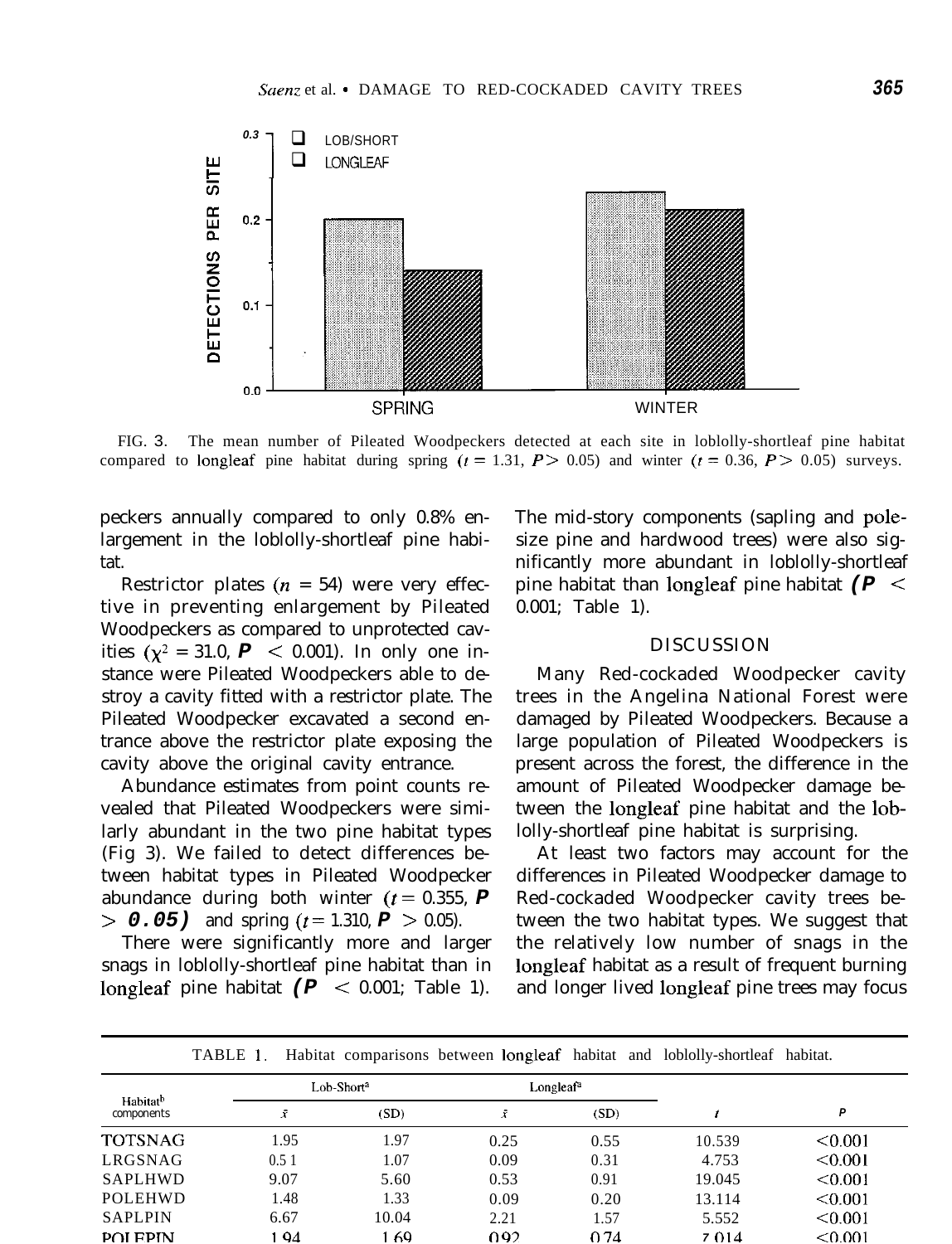more of the attention of Pileated Woodpeckers on Red-cockaded Woodpecker cavity trees than in the loblolly-shortleaf pine habitat where snags are more abundant. Pileated Woodpeckers are known to use snags extensively for foraging and excavating roost and nest cavities (Conner et al. 1975, Kilham 1976, Bull and Meslow 1977, Conner 1980, Bull 1987). We also suggest that the openness of the frequently burned longleaf pine habitat may allow Red-cockaded Woodpecker trees to be more easily detected by Pileated Woodpeckers than trees in the infrequently burned loblolly-shortleaf pine habitat.

The reasons why Pileated Woodpeckers excavate holes in Red-cockaded Woodpecker cavity trees and enlarge cavities still are poorly understood. Pileated Woodpeckers only infrequently use such trees for roosts or nests (Conner et al. 1996). We suggest that Pileated Woodpeckers are attracted by excavations of other woodpeckers, in this case Red-cockaded Woodpecker cavities, and begin excavating possibly for either foraging or nesting. We also suggest that the sapwood is likely excavated in the process of enlarging the cavity chamber causing copious amounts of sticky resin to flow at the excavation site or into the cavity, and that this may discourage Pileated Woodpeckers from completely excavating a cavity. Although these enlarged cavities may not be fully excavated by the Pileated Woodpeckers, the amount of enlargement is usually sufficient for other cavity nesters.

Restrictor plates effectively prevented Pileated Woodpecker enlargement of Red-cockaded Woodpecker cavities. However, we caution against using restrictor plates on all Redcockaded Woodpecker cavities. Although the Red-cockaded Woodpecker plays an important role in longleaf pine ecosystems by providing cavities for smaller secondary cavity nesters, the Pileated Woodpecker may play an equally important role by enlarging Red-cockaded Woodpecker cavities and providing nest sites for larger secondary cavity nesters, such as American Kestrels (Falco sparverius), Eastern Screech-Owls (Otus asio), and fox squirrels (Sciurus niger; Conner et al. 1997a). While we know that restrictor plates are a good man

Woodpeckers should be allowed to enlarge cavities for larger secondary cavity nesters in areas where Red-cockaded Woodpecker populations are stable, as a way to maintain natural fauna1 diversity.

#### ACKNOWLEDGMENTS

We thank J. H. Carter III, R. G. Hooper, L. A. Fitzgerald, E C. James, J. D. Ligon, D. M. Brooks, D. J. Ingold, R. H. Doster, and J. R. Walters for constructive comments on the manuscript.

### LITERATURE CITED

- ALLEN, D. H. 1991. An insert technique for constructing artificial cavities for Red-cockaded Woodpeckers. U.S. For. Serv. Gen. Tech. Rep. SE-73: 1-19.
- BULL, E. L. 1987. Ecology of the Pileated Woodpecker in northeastern Oregon. J. Wildl. Manage. 51: 472-48 1.
- BULL, E. L. **AND** E. C. MESLOW. 1977. Habitat requirements of the Pileated Woodpecker in northeastern Oregon. J. For. 75:335-337.
- CARTER,J. A.,J. R. **WALTERS ,** *S.* H. **EVERHART,AND I?** D. DOERR. 1989. Restrictors for Red-cockaded Woodpecker cavities. Wildl. Soc. Bull. 17:69-72.
- CONNER, R. N. 1980. Foraging habitats of woodpeckers in southwestern Virginia. J. Field Omithol. 5 1: 119-127.
- C ONNER , R. N. 1983. Comparisons of woodpecker nesting and foraging habitats in Virginia. Raven 54:64-70.
- **CONNER,** R. N. 1995. Red-cockaded Woodpecker cavity trees: an introduction. Pp. 335-337 in Redcockaded Woodpecker: recovery, ecology and management (D. L. Kulhavy, R. G. Hooper, and R. Costa, Eds.). College of Forestry, Stephen E Austin State Univ., Nacogdoches, Texas.
- **CONNER,** R. N., R. G. HOOPER , H. S. CRAWFORD , **AND** H. S. MOSBY. 1975. Woodpecker nesting habitat in cut and uncut woodlands in Virginia. J. Wildl. Manage. 39: 144-150.
- **CONNER,** R. N. **AND** K. A. O'HALLORAN. 1987. Cavity tree selection by Red-cockaded Woodpeckers as related to growth dynamics of southern pines. Wilson Bull. 94:398-412.
- CONNER, R. N. **AND** D. C. RUDOLPH . 1989. Red-cockaded Woodpecker colony status and trends on the Angelina, Davy Crockett, and Sabine National Forests. Res. Pap. SO-250. U.S. Department of Agriculture, Forest Service, Southern Forest Experiment Station. New Orleans, Louisiana.
- CONNER, R. N. **AND** D. C. RUDOLPH . 1995. Excavation dynamics and use patterns of Red-cockaded Woodpecker cavities: relationships with cooperative breeding. Pp. 343-352 *in* Red-cockaded